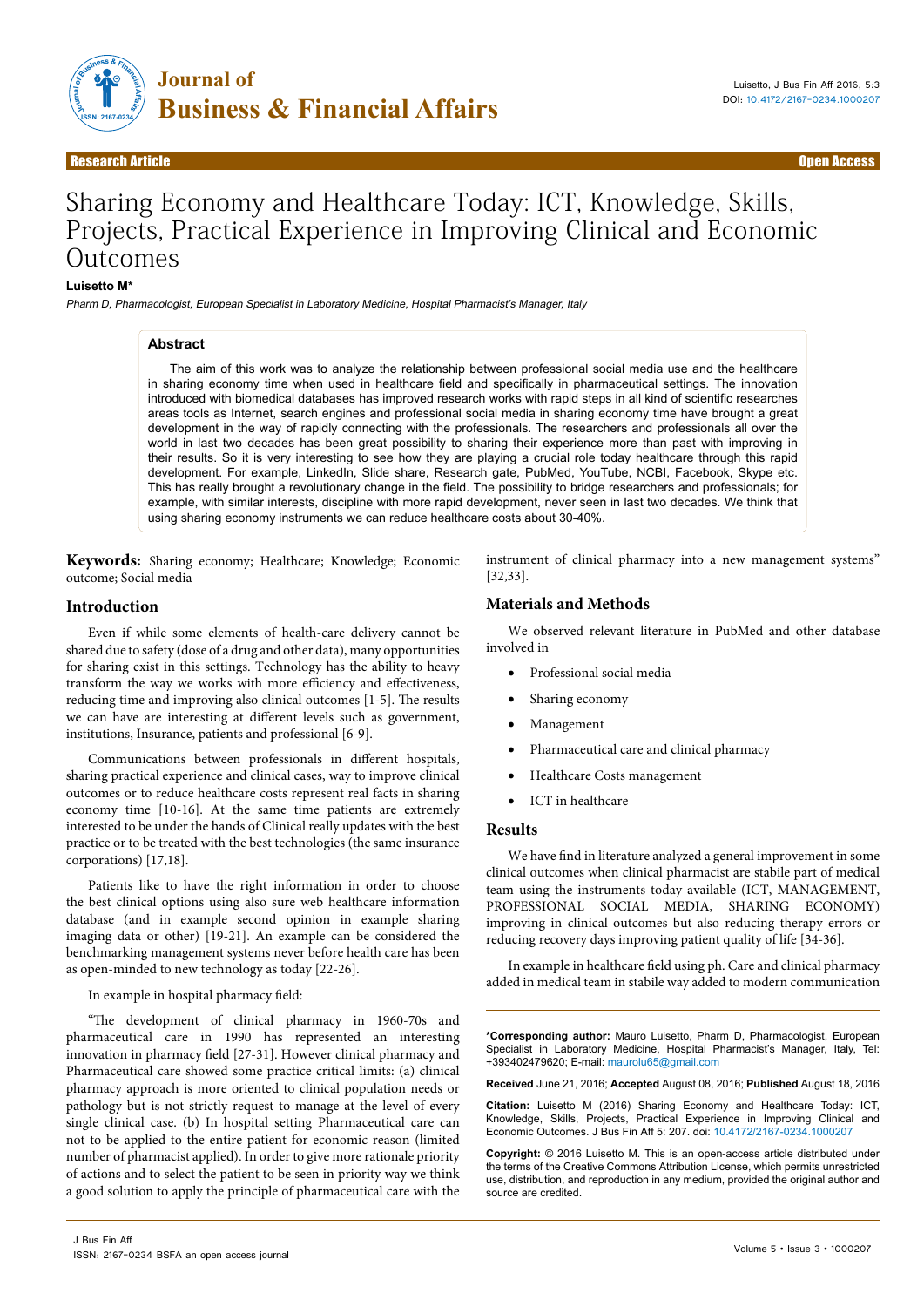#### Page 2 of 3

instruments as professional social media and sharing economy tools we have observed more than 30% reduction in drugs or medical devices use in hospital setting and we think 10% due to reduction in recovery days or due by therapy errors [37].

# **Discussion**

The results obtained, even if in qualitative ways indicate a general improves in some clinical outcomes or economic that implies a more rapid application of this systems to share information. The reduction of 30-40% in healthcare cost we can obtain using sharing economy instruments is a great economic outcome to obtain in actual economic cycle.

### **Conclusion**

In literature analyzed in this work, there is the need to improve the healthcare systems introducing management and ICT instruments starting from clinical pharmacist university course. All these management instruments must be added to EBM criteria in clinical pharmacy and pharmaceutical care working activities (OSAMA ET AL) [13].

Few ICT instruments can give relevant contribute in management systems and in the same way Professional social media can be considered today as a useful tool to meet between researcher and healthcare professional and a base for a new kind of biomedical database. In professional social media we can find researcher curriculum, professional interest and other relevant information and efficient systems to meet themselves (Luisetto et al. 2016 clinicians teamwork bulletin) Psychological behavior skills for team working [38].

Theory and practical applications to be added to the classic clinical pharmacy programs we submit to the scientific community. We request to introduce this management instruments in the current clinical pharmacist postgraduate course, at the same time we ask public institution to strongly apply this new approach. Management and ICT instruments must be more used in today's healthcare working setting. This will give improvement in health care level.

For example, also use single hospital setting to link all the professionals involved in a single patient or in patient that has been transferred into different hospitals (Acute but also chronic) [37,38].

Undoubtedly, social media will play a crucial role in healthcare. Social media as ICT has brought a great spectrum of efficacy in healthcare as in other working field. It is very simple to say but is interesting at the same time and interesting the economics results we can obtain in more rapid way.

There is a need to have new tools and instruments as scientific social network that add the different characteristics of the social media, biomedical database and other technologies existing today in to have a more useful instrument. In example we think that a new scientific social media that could make easy to find researchers, and professionals and their research activity (related to patients and the society needs) excluding the non-relevant literature.

We submit to the business world "Clinical Pharmaceutical Care" as a new healthcare management discipline. Discipline intended to improve economic and clinical endpoint in pharmacological therapy reducing therapy errors. A more rational application of ECONOMICA resource in medical EQUIPE (clinical pharmacist).

This new approach takes advantages using the Management and ICT principles as well as sharing economy principles.

We also ask International and Business administration schools and organization involved in hospitals accreditation and University to recognize the advantages we can have by using this kind of new health care professional activity. We think that core training must include Management, ICT, Professional social media, sharing economy principles, psychological behavior skills for team working, philosophy, theory and practical applications.

#### **References**

- 1. [Tunnecliff J, Ilic D, Morgan P, Keating J, Gaida JE, et al. \(2015\) The acceptability](http://dx.doi.org/10.2196/jmir.4347)  [among health researchers and clinicians of social media to translate research](http://dx.doi.org/10.2196/jmir.4347)  [evidence to clinical practice: Mixed-methods survey and interview study. J Med](http://dx.doi.org/10.2196/jmir.4347)  [Internet Res 17: e119.](http://dx.doi.org/10.2196/jmir.4347)
- 2. Mekaru SR, Brownstein JS (2014) One Health in social networks and social media. Rev Sci Tech 33: 629-637.
- 3. [Thompson MA, Majhail NS, Wood WA, Perales MA \(2015\) Social Media and](http://dx.doi.org/10.1007/s11899-015-0286-x)  [the Practicing Hematologist: Twitter 101 for the Busy Healthcare Provider. Curr](http://dx.doi.org/10.1007/s11899-015-0286-x)  [Hematol Malig Rep 10: 405-412.](http://dx.doi.org/10.1007/s11899-015-0286-x)
- Kind T, Evans Y (2015) Social media for lifelong learning. Int Rev Psychiatry [27: 124-132.](http://dx.doi.org/10.3109/09540261.2014.990421)
- 5. [Rodríguez SME, Gómez-RJ, Álvarez MM, Tortolero L, Ribal MJ, et al. \(2016\)](http://dx.doi.org/10.1016/j.acuro.2015.12.005)  [Spanish adaptation of the recommendations for the appropriate use of social](http://dx.doi.org/10.1016/j.acuro.2015.12.005)  [networks in urology of the European Association of Urology. Actas Urol Esp.](http://dx.doi.org/10.1016/j.acuro.2015.12.005)
- 6. [Panahi S, Watson J, Partridge H \(2016\) Fostering interpersonal trust on social](http://dx.doi.org/10.1136/postgradmedj-2015-133270)  [media: physicians' perspectives and experiences. Postgrad Med J 92: 70-73.](http://dx.doi.org/10.1136/postgradmedj-2015-133270)
- 7. [Jackson J, Kennedy M \(2015\) Developing a social media platform for nurses.](http://dx.doi.org/10.7748/ns.30.12.45.s47)  [Nurs Stand 30: 45-52.](http://dx.doi.org/10.7748/ns.30.12.45.s47)
- 8. [Ranschaert ER, van Ooijen PM, Lee S, Ratib O, Parizel PM \(2015\) Social](http://dx.doi.org/10.1007/s13244-015-0430-0)  [media for radiologists: An introduction. Insights Imaging 6: 741-752.](http://dx.doi.org/10.1007/s13244-015-0430-0)
- 9. [Denecke K, Bamidis P, Bond C, Gabarron E, Househ M, et al. \(2015\) Ethical](http://dx.doi.org/10.15265/IY-2015-001)  [Issues of Social Media Usage in Healthcare. Yearb Med Inform 10: 137-147.](http://dx.doi.org/10.15265/IY-2015-001)
- 10. [Chan C \(2015\) A Scoping Review of Social Media Use in Social Work Practice.](http://dx.doi.org/10.1080/23761407.2015.1052908)  [J Evid Inf Soc Work 15: 1-14.](http://dx.doi.org/10.1080/23761407.2015.1052908)
- 11. [Steele SR, Arshad S, Bush R, Dasani S, Cologne K, et al. \(2015\) Social media](http://dx.doi.org/10.1016/j.surg.2015.06.002)  [is a necessary component of surgery practice. Surgery 158: 857-862.](http://dx.doi.org/10.1016/j.surg.2015.06.002)
- 12. Steele SR, Arshad S, Bush R, Dasani S, Cologne K, et al. (1938) Society of University Surgeons' Social and Legislative Committee.
- 13. [Kitching F, Winbolt M, MacPhail A, Ibrahim JE \(2015\) Web-based social media](http://dx.doi.org/10.1016/j.nedt.2015.05.013)  [for professional medical education: Perspectives of senior stakeholders in the](http://dx.doi.org/10.1016/j.nedt.2015.05.013)  [nursing home sector. Nurse Educ Today 35: 1192-1198.](http://dx.doi.org/10.1016/j.nedt.2015.05.013)
- 14. [Bond CA, Raehl CL \(2007\) Clinical pharmacy service, pharmacy staffing and](http://dx.doi.org/10.1592/phco.27.4.481)  [hospital mortality rates. Pharmacotherapy 27: 481-493.](http://dx.doi.org/10.1592/phco.27.4.481)
- 15. [Chisholm BMA, Kim Lee J, Spivey CA, Slack M, Herrier RN, et al. \(2010\) US](http://dx.doi.org/10.1097/MLR.0b013e3181e57962)  [pharmacist's effect as team members on patient care: systematic review and](http://dx.doi.org/10.1097/MLR.0b013e3181e57962)  [meta-analyses. Med Care 48: 923-933.](http://dx.doi.org/10.1097/MLR.0b013e3181e57962)
- 16. [Luisetto M, Francesca C, Giovanni B, Behzad NA \(2015\) Pharmacist Cognitive](http://dx.doi.org/10.20510/ukjpb/3/i6/87838)  [Service and Pharmaceutical Care Today and Tomorrow Outlook.](http://dx.doi.org/10.20510/ukjpb/3/i6/87838) UKSPB 3: [67-72.](http://dx.doi.org/10.20510/ukjpb/3/i6/87838)
- 17. [Stanley MS \(1994\) Diagnostic Imaging and Pharmaceutical Care. American](http://dx.doi.org/aj5802190.pdf)  [Journal of Pharmaceutical Education 58: 2.](http://dx.doi.org/aj5802190.pdf)
- 18. Howard P (1984) An introduction to the Clinical Laboratory for Pharmacists. Hosp Pharm 19: 425-431.
- 19. Luisetto M, Sahu RK (2016) Clinical Pharmaceutical Care: A New Management Health Care Discipline in 2016. UKJPB.
- 20. [Luisetto M, Cabianca L \(2016\) Psychological and Behavior Skills for Ph.Care](http://ijppr.humanjournals.com/wp-content/uploads/2016/03/1.Mauro-luisetto-Luca-Cabianca.1.pdf)  [Practice in Medical Team 2016. IJPPR 5: 1-4.](http://ijppr.humanjournals.com/wp-content/uploads/2016/03/1.Mauro-luisetto-Luca-Cabianca.1.pdf)
- 21. [Luisetto M, Mobin IM, Luca C \(2016\) Professional Social Media: Instrument to](http://dx.doi.org/10.4172/2162-6359.1000339)  [Meet Researcher and Healthcare Instruments with a Model for a New Scientific](http://dx.doi.org/10.4172/2162-6359.1000339)  [Social Network. International Journal of Economics and Management Science](http://dx.doi.org/10.4172/2162-6359.1000339)   $5: 1-2.$
- 22. [Luisetto M \(2016\) Clinical Pharmaceutical Care, Medical Laboratory Imaging,](http://dx.doi.org/10.4172/1920-4159.1000e112)